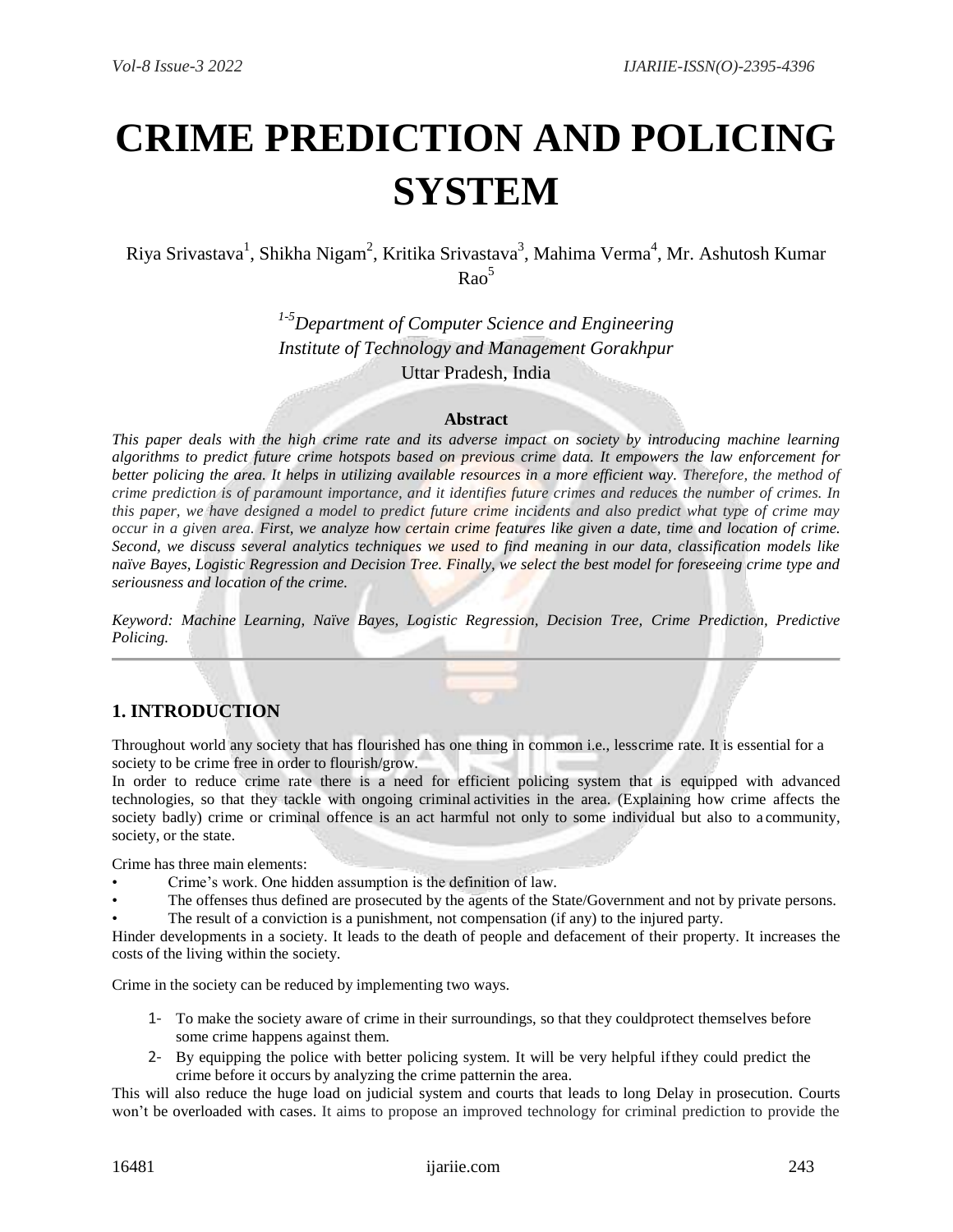police with rich sources of intelligence and information that can be used to predict and prevent criminal act. The main goals is to provide accurate results quickly which can help the government officials to the predict criminals and crime prone areas. This paper therefore aims to apply Naïve Bayes technique that has been developed for Crimehotspot Prediction.

## **2. LITRETURE REVIEW**

Tayla proposed an approach for crime detection and criminal identification in India using data mining techniques [1]. Their approach is divided into six modules, which include: data extraction, data pre-processing, clustering, Google Map representations, classification, and WEKA implementation.

They used k-means clustering for analyzing crime detection that generates two crime clusters based on similar crime attributes. Then KNN classification was used for criminal identification and prediction, while WEKA was used for crime validation of their results. The works related to crime analysis cover visualization methods [2, 3, 4], statistical methods [5, 6, 7], supervised [8, 9] and unsupervised [9, 10] learning techniques.

The main purpose of this work is to identify and classify text into natural image. Here the system traces the text and finds the connected regions, chaining them together in their relative positions. Uses text classification engine to filter out series with low classification confidence scores. [11]

Authorized entities only provide limited access to incident level data, such as the date and location of events and criminal information, due to the potential for misuse of published information and breach of personal fact. For example, the Atlanta Police Department hides criminal-related information that has to be kept confidential for security issues.

Ajay Bazil Issac, C.P. Chaithanya, N. Manohar, C.P. Chaithanya, C.P. Chaithanya, C.P. Chaithanya, C.P. Chaithany proposed a text detection technique for identifying places in a photograph where there is text. Text detection and categorization in natural images are critical for various types of computer vision applications, such as optical character recognition, distinguishing between machine and human inputs, and spam detection.

In a Chinese town, Chen et alia proposed an auto-regressive coordinated shift toward a normal model for here and now crime expectations. For forecasting future events, the model used a well-known time series analysis technique.

In Salinas, Shingleton JS et al. introduced a method that used a multivariate analysis technique to predict three types of crimes: cruelty, arson, and homicide. They employed a conventional statistical procedure in California, including negative binomial, Poisson regression, and regression models. The results of the experiment performed for all three models shows that they perform similarly. Poisson regression models and Negative binomial regression, on the other hand, need the assumption that data traces the Poisson distribution. If the data cannot be fitted using a Poisson distribution, common minimum squares will suffice.

Shiju Sathyadevan, Deva M.S, suggested that the rate of crime is steadily growing. Because crime is neither random nor systematic, it is impossible to foresee. Modern technologies and high-tech approaches also aid criminals in committing their crimes.

Policymakers and law enforcement organizations all over the world are struggling to discover effective measures to regulate criminal networks, according to PAC Duijn, V Kashirin. Both network resilience and network topology are known to affect the success of disruption methods. Due to the secrecy with which these illegal criminal networks operate, data-driven understanding of the success of various criminal network disruption techniques is scarce.

K. Zakhir Hussain proposed it. Crime analysis is a branch of criminology, which is a work that implies investigating and detecting crimes as well as their connections to criminals. Because of the complexity of relationships between a large number of datasets, criminology is an ideal topic for applying data mining techniques. The initial step in generating further analysis is to identify the characteristics of crime. The knowledge gathered through data mining is a very effective tool for detecting violent criminal behavior. The goal is to apply data mining and a simulation model to try to capture years of human experience in computer models.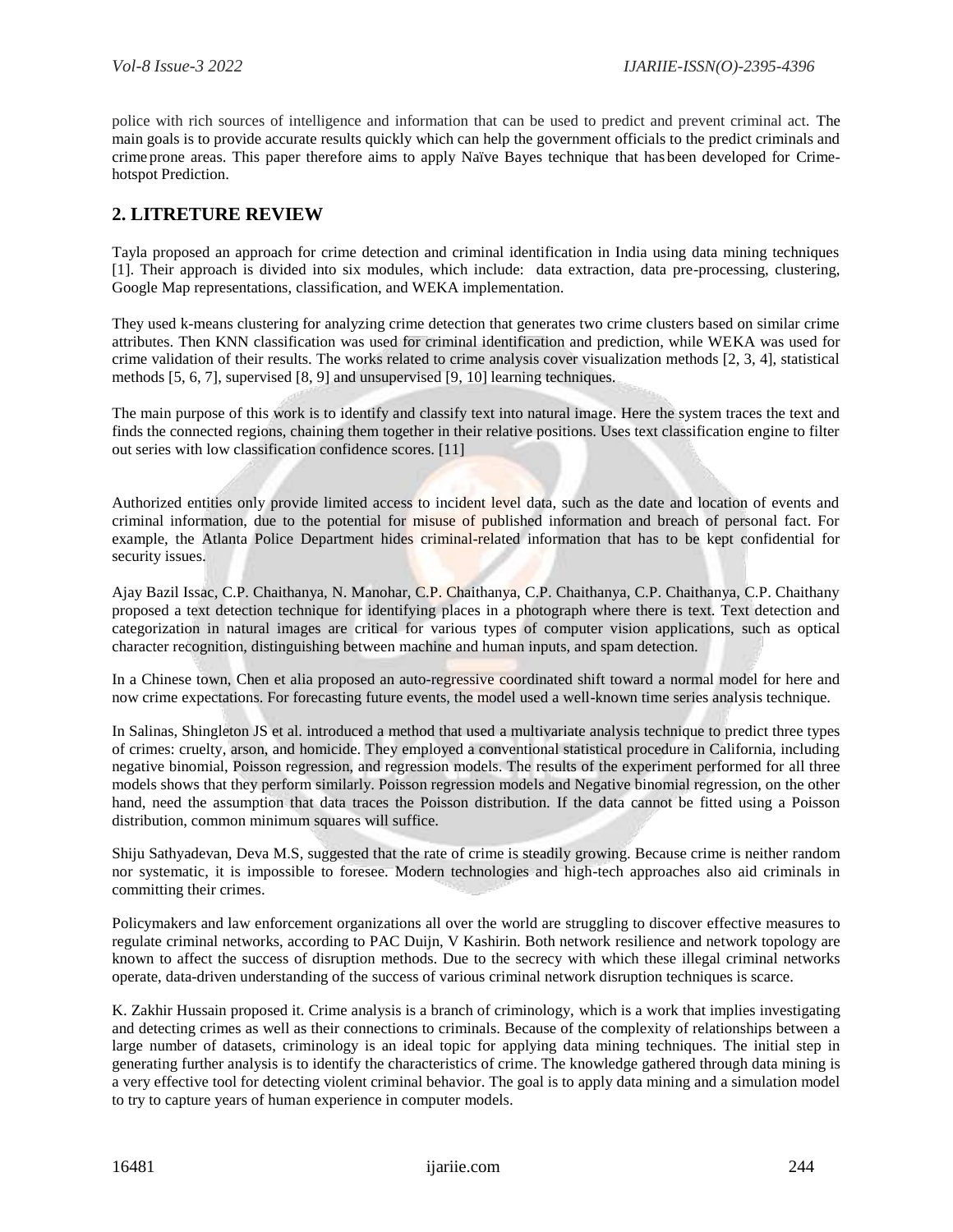According to Nishat Sharma, criminal activities influence the socioeconomic growth and quality of life in every region of the world. As a result, several governments are concerned about it, and they are employing various technological technologies to address the problem.

Kianmehr and Alhajj et al. [9] developed a computational system for use in, St. Louis, Missouri, and, Columbus, Ohio that used SVM with the k-means for clustering to forecast criminal hot spots. Due to the lack of negative instances in a variety of dataset categories contributes to this problem when using the k-means for clustering and dataset division into small sets.

Based on the varied crime rates, these divided sets are identified as either a non-hotspot class or a hotspot class with this system. A dataset is categorized as a positive category (hot spot) if the criminal offense rate records are higher than a pre-defined rate, or as a negative category if the rate is lower (non-hot spot). Their framework can be used for criminal hot spot forecasting and other types of forecasting tasks.

SVM was employed by Wang et alia to forecast criminal lapsing. Training a logistic regression and a multilayer neural network was used to analyze the SVM. Even though the SVM and multilayer impartial system both outperformed the strategic relapse plan, they both outdid it. As a result, the authors combined the three models' expectations and found the best execution.

"Crime Analysis and Prediction Using K-Means Clustering Technique" by Wasim A. Ali, Husam Alalloush, and Manasa K.N proposes a framework for forecasting the likelihood of a crime occurring in a city by analyzing the dataset of crime incidents and visualizing the findings on a Google map for better comprehension. It foresees the areas where the most offense will occur. This study is carried out using the K-means clustering method, which groups related objects into small clusters. This technology might be used by officers to predict criminal cases and take appropriate action to capture perpetrators.

Sivanagaleela B [2] proposed a crime analysis methodological approach for detecting crime regions called "Crime Analysis and Prediction" utilizing Fuzzy C-Mean Clusters. This technique is mainly concerned with determining where the crime might occur. The fuzzy C-Means algorithm is used to cluster the crime-related data for total knowable crimes such as abduction, burglary, murder, theft, robbery, cheating, crimes against women, etc. in the existing Naive Bayes classification system. Based on the clustering technique, this concept is effective for identifying criminal hotspots. Because crime patterns are not static, they are also detected, which aids investigators in solving the crime rate. Because it takes less time, the crime-prone zones are discovered using the fuzzy clustering technique.

Crime analysis and prediction performed by Dr. Sarvanaguru RA and Alkesh Bharati. K [3] proposed a method that focuses on predicting crime using the attributes present in the dataset using machine learning. The information was gathered from official sites. We can forecast the crime type that might occur in a given location using a machine learning system with Python as the core. The goal is to develop a predictive model. The training and testing dataset would be used to validate the training. Depending on the accuracy, a better algorithm can be used to build the model. For crime prediction, the (KNN) K-Nearest Neighbor classification and other algorithms will be employed.

"Crime Prediction Using Machine Learning," proposed by Rahul Shah [4], and "Crime Prediction Using Machine Learning," proposed by Akash Kumar and Aniket Verma. Many experts have worked on crime rate prediction and analysis using different methods such as k-means clustering, KNN, Naive Bayes, Fuzzy c algorithm, and others. Gandhali Shinde developed a scheme "Crime Prediction Using K-Nearest Neighboring Algorithm" [5], and many experts have worked on crime rate prediction and analysis using different methods such as k-means clustering, KNN, Naive Bayes. The Naive Bayes Algorithm was determined to be one of the best strategies for predicting future crimes among all the methods tested. As a result, they developed a system that combines Bernoulli NB with linear regression.

Implementation of the "prediction-led policing business process" (Perry et alia 2013). PRECOBS are a type of software that focuses on "closest prediction." This implies that only house burglaries that may happen as a result of the initial event are expected. Only a small amount of data, largely from police records, is required for the calibration of the software as well as for predictions. As a response, collecting data is a common aspect of police activity. The approach to prediction was understandable to the police officers who used the software, and they saw it as a useful addition to their arsenal.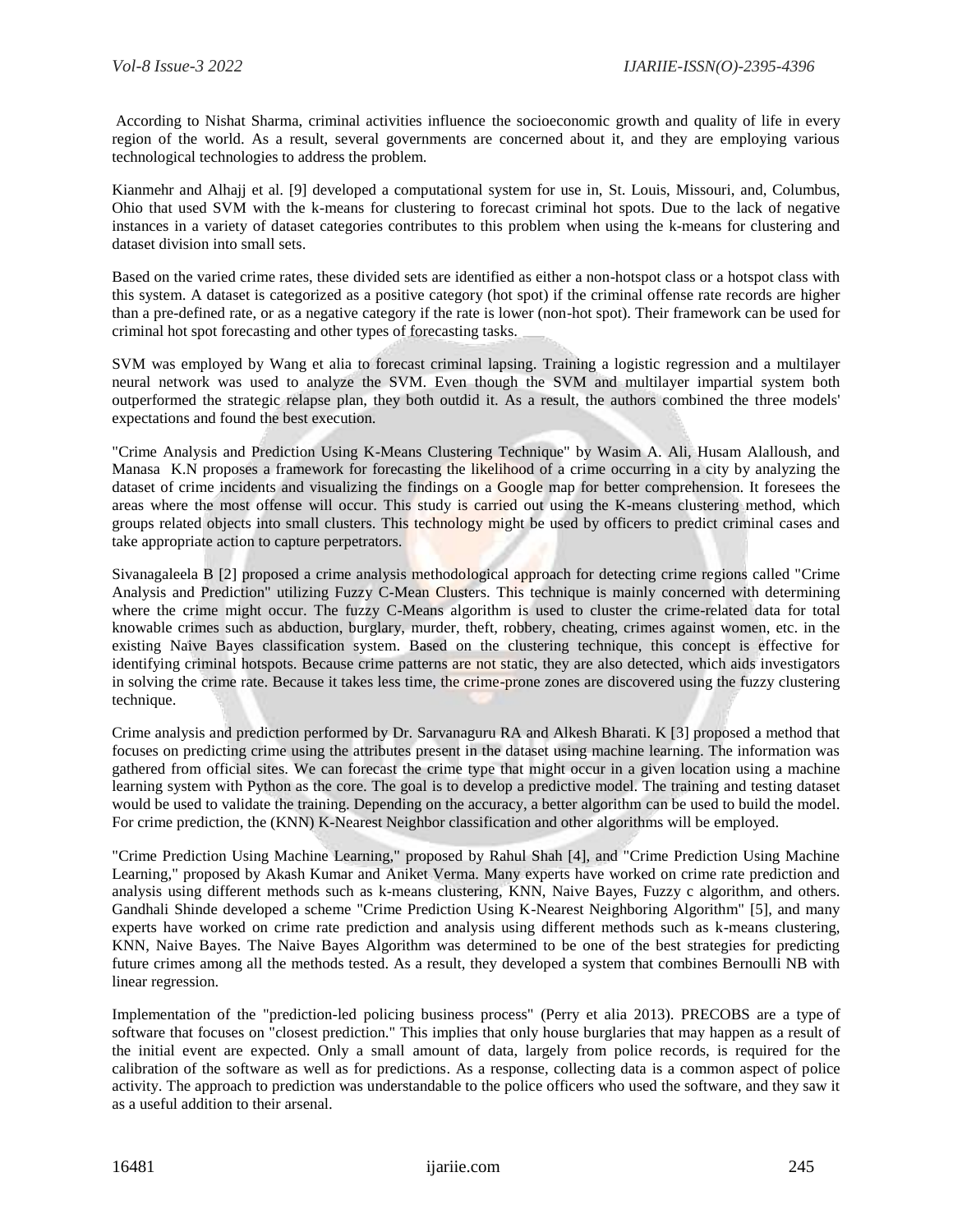Countering criminal activity has been a primary concern for all governments around the world. Many studies have been conducted to identify signs and evaluate crime patterns in an attempt to prevent them from happening again.

A study has been done to see whether there is a link between criminal activity and socioeconomic characteristics.

Some researchers examined mobile network infrastructure and concluded that it may be utilized to anticipate crime hot locations in London.

Sojayee et. al. used a several techniques, with the KNN algorithm outperforming the others, with a prediction accuracy of 89.50 percent.

Wang et alia [16] suggested an algorithm for detecting criminal trends perpetrated by an individual or a group of individuals.

Sadhana and Sangareddy [13] suggested that social networks may be misused as a prospective indicator of criminal behavior. They used Twitter data with sentiment analysis to forecast crime in real-time.

Toppireddy, Saini, and Mahajan use geo-location information to visualize and predict the next likely crime location, whereas two prior studies used document attributes as the data for analyzing and predicting crime..

Hakim et. al. used TF-IDF to create a lexicon to classify Indonesian news [8]. They acquired 7500 news items, each of which is divided into 500 categories.

Wongso et al. [9] attempt to combine various categorization algorithms. They mix (SVD) Singular Value Decomposition and three forms of Nave Bayes with TF-IDF implementation in their research. According to their findings, combining Multinomial Nave Bayes and TF-IDF yields 98.2 percent accuracy, which is the greatest among other combinations.

The majority of prior works on crime analysis have only focused on the most accurate and efficient method of crime prediction. Our research will be focused on determining the best accurate data mining strategy for acquiring criminal data from various categories on the internet. As a result, future academics and police officers will have access to more relevant and up-to-date crime data. In comparison to earlier studies, this study presents a comparison of the approaches used to classify Indonesian news.

There are numerous crime data mining approaches, including regression, classification, and clustering, according to studies. Depending on the kind of data provided, the training set, and the testing set, each method is employed in different contexts.

This section outlines some of the successful crime prediction systems developed by other researchers.

Wang et alia created the (HOT)Hotspot Optimization Tool, a crime-hotspot mapping tool that applies spatial data mining to the field of hotspot mapping. It can capture the differences between two classes in a spatial dataset [3]. HOT was able to precisely map the crime hotspots in a north-eastern city in the United States as part of the study.

#### **3. MATERIAL AND METHODS**

In this project, mainly three machine learning classifiers are used such as Logistic Regression (LR), Naive Bayes (NB) and Decision Tree (DT). These are implemented by using Python language.

#### **3.1. Generating Dataset:**

In this section, synthetic dataset is generated from which training and testing dataset is drawn. Certain parameters that are used in analyzing crime patterns and predicting future possible crime-prone hotspots are: type of crime, location of crime incident, date and time of crime committed.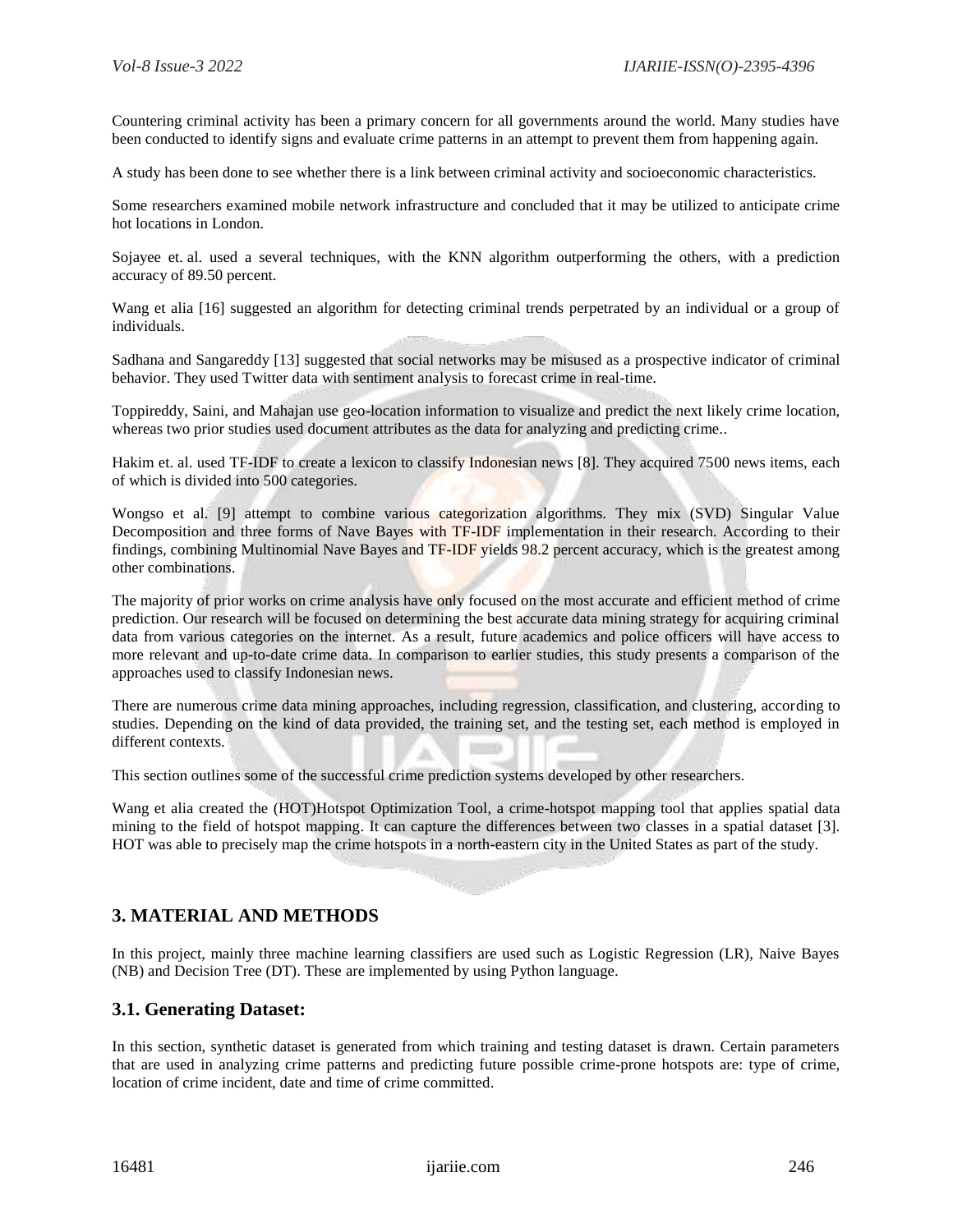Synthetic dataset is generated in following three steps:

Step 1- creating geographical map of entire area that is considered for reducing crime.

Step 2- plotting the crime incident area over the geographical map.

Step 3- distribution of crime type and location on the map.



Fig1. Framework of crime prediction and policing system

#### **3.2. Classification techniques**

Classification is the process of recognizing, understanding, and grouping ideas and objects into preset categories or "sub-populations." Classification is a form of "pattern recognition," in which classification algorithms applied to the training data to find similar patterns (similar word or emotion, number sequence, etc.) in a future set of data.

The classification techniques that are considered are as follows:

1- Logistic Regression 2-Naive Bayes 3-Decision Tree

**Logistic Regression:** Logistics regressions are the calculation used to predict a binary outcome: either the something happens, or does not. This can be exhibited as Yes/No, Pass/Fail, Alive/Dead, etc. A logistics regression is the statistical models that in its basic form uses a logistic function to model a binary dependent variable, although many more complex extensions exist.

A logistic regression is a generalized linear model with a canonical link function. In the terms of easy computations, a logistics regression is the best's model among generalized linear models for binary response data. Interpreting the result of this model is very simple and logical.

**Naive Bayes:** It calculates the probability of whether a data point falls under a certain category. Here we present the naive Bayesian model that has been formalized for the criminal prediction problem. Naive Bayesian Classifier is a simple probabilistic classifier that works by applying Bayes' theorem with Naive assumptions about feature independence. The Naive Bayesian Classifier has proven to be quite useful in the modeling of complex real-world problem situations.

In essence, naive Bayes is a conditional probability model: a problem example to be classified is given, represented by the vector  $X(x1...xn)$ , which represents some n features (independent variables). Is; It assigns a possible p (ck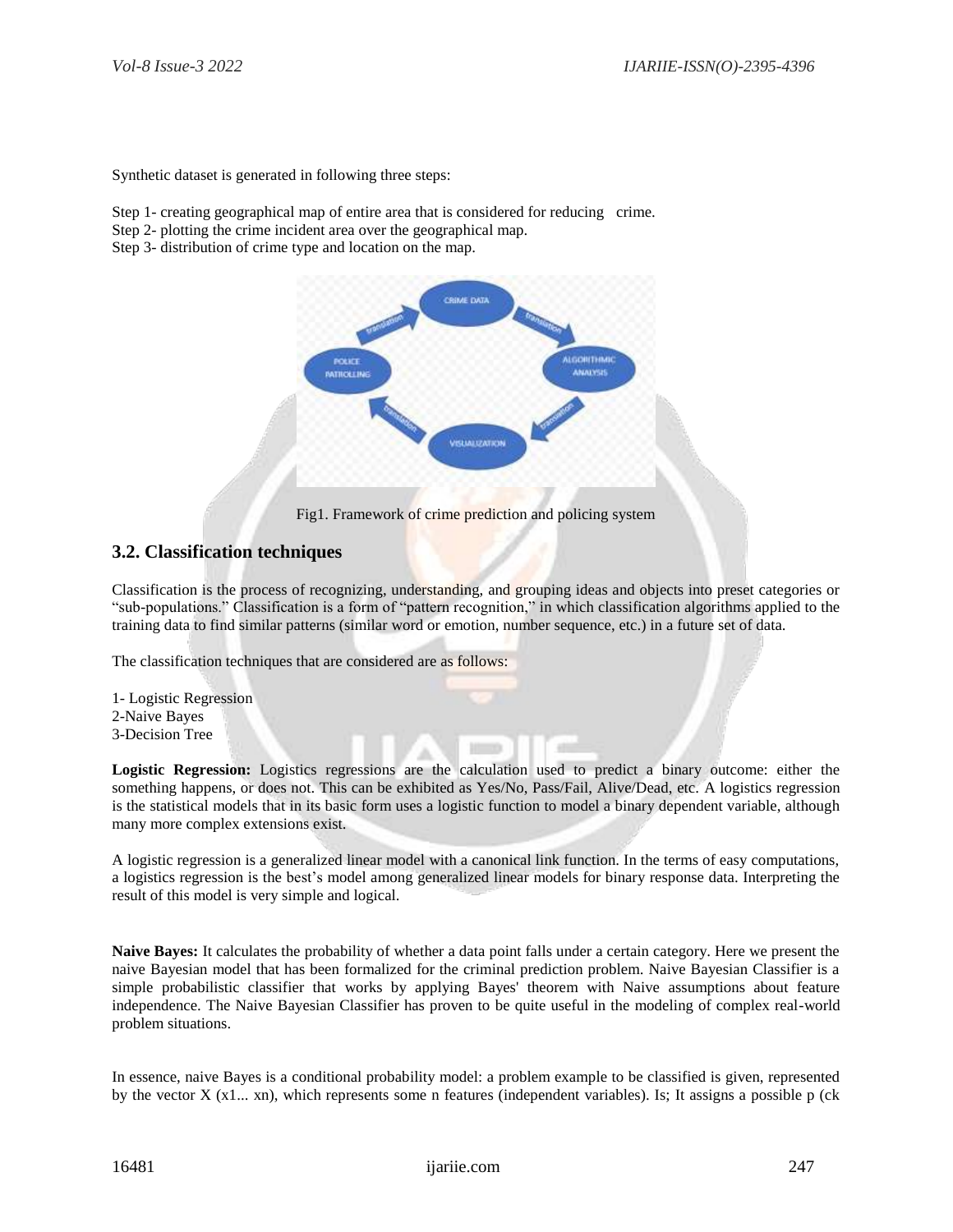|x1... xn) to each of the possible outcomes for this example.

On top of the description the problem with a variety of features n is huge or if an attribute can take a large number of values, it is not possible to base such a model on probability of the table. We tend to design techniques for additional permissiveness on these lines. Using the naive Bayes hypothesis, the restrictive probability can be decomposed as:

 $P (Ck | X) = P (Ck)$ .  $P (x | Ck) / P(x)$ 

**Decision Tree**: It is a simple yet widely used classifier with three types of nodes. Root and other nodes hold test conditions for features, and each leaf node is assigned with a class label. Decision trees are one of the most popular and powerful tools for classification and prediction. It is the structure is likes a trees. It is a graphical representation to get all possible solutions to a problem/decision based on the given conditions. Decision trees are used either to calculate the probability that a given record belongs to each category's or to the classify record (which is done by assigning records to the most similar class).

## **3.3. Training and Testing**:

In this step, after validating the assumptions of the algorithm we have chosen. The model is trained based on the given training sample. After training, the performance of the model is checked on the basis of the error and accuracy. Finally, the trained model is tested with some unseen data and the performance of the model is checked on the basis of various performance parameters depending on the problem.

In this step, after validating the assumptions of the algorithm we have chosen. The model is trained based on the given training sample. After training, the performance of the model is checked on the basis of the error and accuracy. Finally, the trained model is tested with some unseen data and the performance of the model is checked on the basis of various performance parameters depending on the problem.

#### **4. PERFORMANCE EVALUATION**

Accuracy is defined as the ratio of the total number of predicted transactions that are correct. Accuracy=(TP+TN)/(TP+FP+TN+FN) (1)

*Sensitivity* The proportions of the positives observed values correctly predicted as positive. It is also called as True Positive Rate (TPR)

Sensitivity  $(Recall) = (TP)/(TP+FN)$  (2)

*Specificity* is defined as; with how much accuracy is the negative (legitimate) case are classifieds and, in our case, it gives the accuracy on prediction of legitimate transactions classification. It is also called as True Negative

Rate (TNR)

 $Specificity = (TN)/(FP+TN)$  (3)

*Precisions,* the proportions of positives (fraud) prediction that is actually correct

Precision=  $(TP) / (TP+FP)$  (4)

*F-measure* gives the accuracies of the test which mean that it is give the accuracies of experiments performed. It is uses the both precision and recall to compute its value. The best value for f1 score is considered at value.

F-measure= 2. (*Precision. Recall*) / (*Precision* + *Recall)* (5)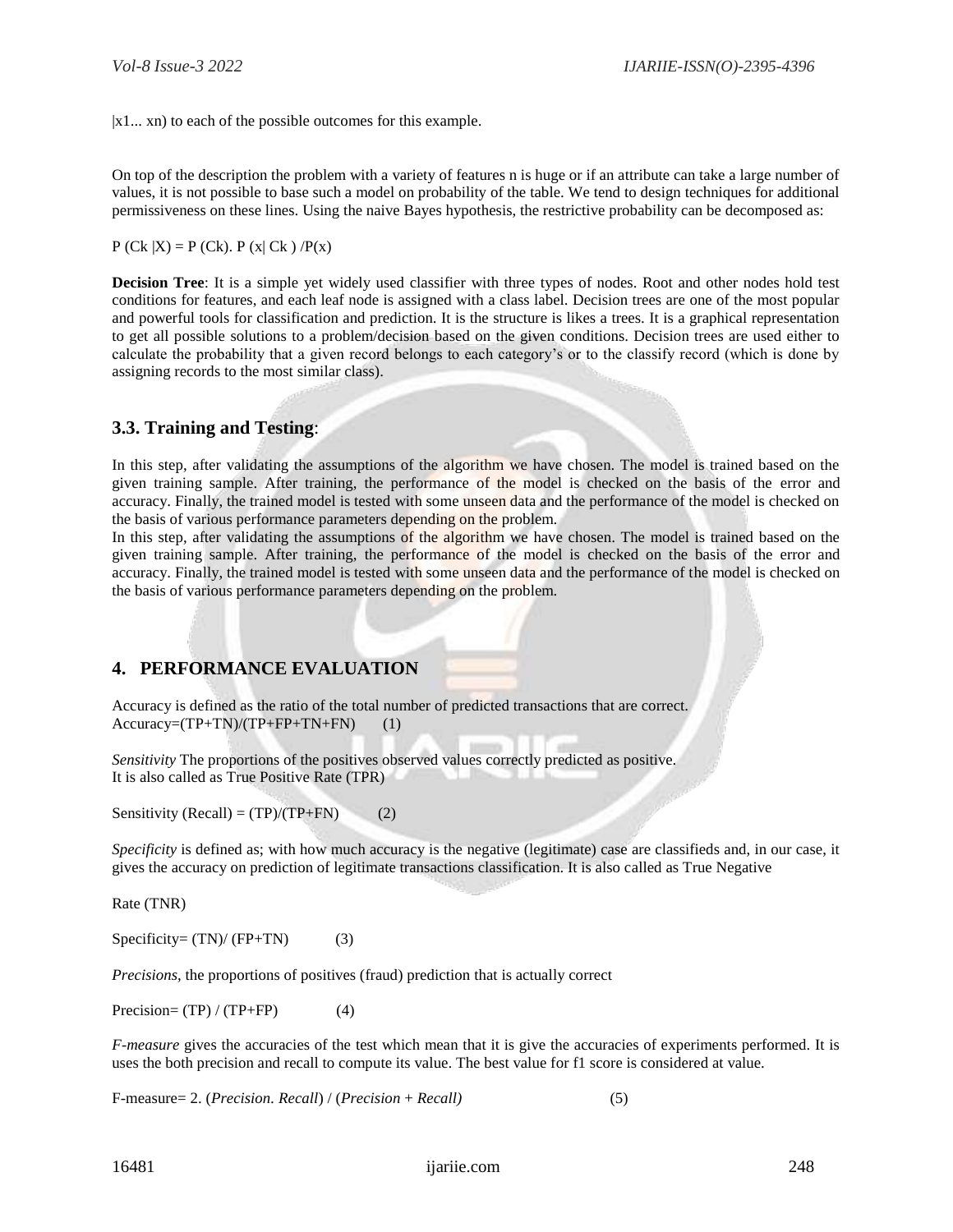Area under the curve (AUC) AUC represent the degrees or measures of the separability that is how much model is the capable of differentiating between the classes

AUC= (Sensitivity + Specificity)/2 (6)

## **5. EXPERIMENTAL RESULT**

| S No. | Name of the method system | Performance Metric     | Performance Value |
|-------|---------------------------|------------------------|-------------------|
|       | Decision Tree             | Accuracy of prediction | 58.1              |
|       | Naïve Bayes               | Accuracy of prediction | 51.6              |
|       | Logistic Regression       | Accuracy of prediction | 67.8              |

## **6. CONCLUSION**

This research work was done to compare different algorithms of machine learning and identify the most efficient algorithms. Logistic regression demonstrated optimal performance for all test cases compared to Naive Bayes and Decision Trees. It exhibits better F-measurement, sensitivity, precision and specificity than Naïve Bayes and Decision Tree algorithms. Logistic regression and Naïve Bayes being supervised machine learning.

Algorithm gives better results. Crime is a common social problem that affects the quality of life and economic development of the society. With the rise in crimes, law enforcement agencies are demanding advanced systems and new approaches to improve crime analysis and better protect their communities. With the increases in crime, laws enforcement agencies are the continuing to the demand.

Advanced systems and new approaches to the improve crime analytics and better protect their communities. This work proposes a crime event foresee strategy by comparing different model.

## **7. REFERENCE**

[1]- D. K. Tayal, A. Jain, S. Arora, S. Agarwal, T. Gupta, and N. Tyagi, "Crime detection and criminal identification in India using data mining techniques," Ai & Society, vol. 30, pp. 117-127, 2014.

[2]- Brunsdon C, Corcoran J, Higgs G (2007) Visualizing space and time in crime patterns: a comparison of methods. Compute Environ Urban Syst 31:52–75

[3]- Vural MS, Go¨k M, Yetgin Z (2013) Generating incident-level artificial data using GIS based crime simulation. In: International conference on IEEE electronics, computer and computation (ICECCO' 2013). Ankara, pp 239–242

[4]- Xiang Y, Chau M, Atabakhsh H, Chen H (2005) Visualizing criminal relationships: comparison of a hyperbolic tree and a hierarchical list. Decis Support Syst 41:69–83

[5]- Tollenaar N, Van Der Heijden PGM (2013) which method predicts recidivism best? a comparison of statistical, machine learning and data mining predictive models. J R Stat Soc Ser A Stat Soc 176:565–584

[6]- Enzmann D, Podana Z (2010) Official crime statistics and survey data: comparing trends of youth violence between 2000 and 2006 in cities of the Czech Republic, Germany, Poland, Russia, and Slovenia. Eur J Crim Policy Res 16:191–205